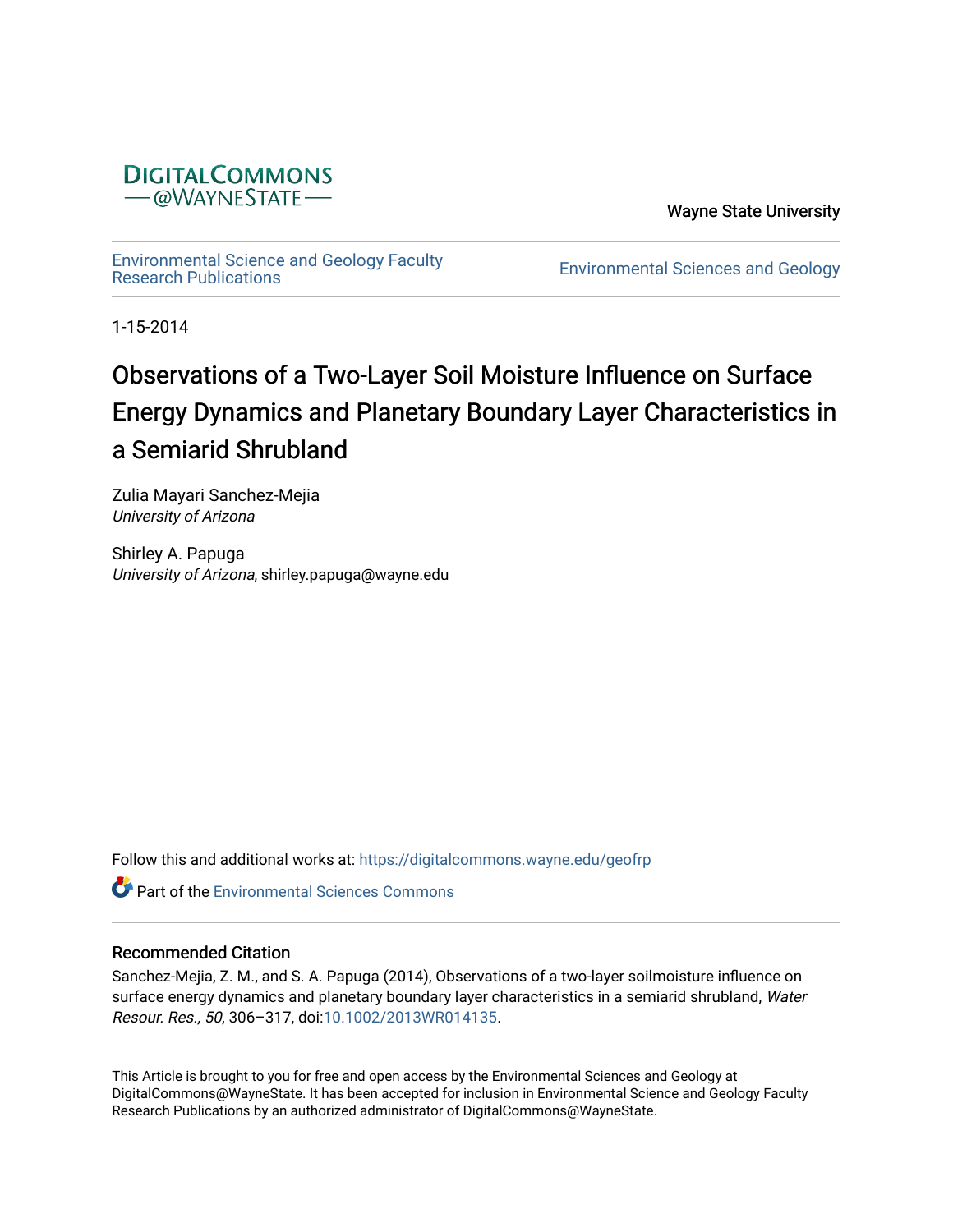# Observations of a two-layer soil moisture influence on surface energy dynamics and planetary boundary layer characteristics in a semiarid shrubland

Zulia Mayari Sanchez-Mejia<sup>1</sup> and Shirley A. Papuga<sup>1</sup>

Received 17 May 2013; revised 22 September 2013; accepted 4 December 2013; published 15 January 2014.

[1] We present an observational analysis examining soil moisture control on surface energy dynamics and planetary boundary layer characteristics. Understanding soil moisture control on land-atmosphere interactions will become increasingly important as climate change continues to alter water availability. In this study, we analyzed 4 years of data from the Santa Rita Creosote Ameriflux site. We categorized our data independently in two ways: (1) wet or dry seasons and (2) one of the four cases within a two-layer soil moisture framework for the root zone based on the presence or absence of moisture in shallow (0–20 cm) and deep (20–60 cm) soil layers. Using these categorizations, we quantified the soil moisture control on surface energy dynamics and planetary boundary layer characteristics using both average responses and linear regression. Our results highlight the importance of deep soil moisture in land-atmosphere interactions. The presence of deep soil moisture decreased albedo by about 10%, and significant differences were observed in evaporative fraction even in the absence of shallow moisture. The planetary boundary layer height  $(PBL<sub>h</sub>)$  was largest when the whole soil profile was dry, decreasing by about 1 km when the whole profile was wet. Even when shallow moisture was absent but deep moisture was present the  $PBL<sub>h</sub>$  was significantly lower than when the entire profile was dry. The importance of deep moisture is likely site-specific and modulated through vegetation. Therefore, understanding these relationships also provides important insights into feedbacks between vegetation and the hydrologic cycle and their consequent influence on the climate system.

Citation : Sanchez-Mejia, Z. M., and S. A. Papuga (2014), Observations of a two-layer soil moisture influence on surface energy dynamics and planetary boundary layer characteristics in a semiarid shrubland, Water Resour. Res., 50, 306-317, doi:[10.1002/2013WR014135](info:doi/10.1002/2013WR014135).

# 1. Introduction

[2] The land surface and the atmosphere are tightly coupled through the exchange of energy and water [Nicholson, 2000; Shukla and Mintz, 1982; Shuttleworth, 1991]. Soil moisture plays an important role in this exchange [e.g., Seneviratne et al., 2010; Vereecken et al., 2008] through the partitioning of available energy into sensible and latent heating [Brubaker and Entekhabi, 1996; Colby, 1984]. Soil moisture control on the exchange of energy and water is especially strong in dryland ecosystems [Small and Kurc, 2003; Vivoni et al., 2008; Williams and Albertson, 2004]. Because over 40% of the Earth's land surface can be classified as arid to semiarid [e.g., Okin et al., 2009; Reynolds et al., 2007], understanding soil moisture control on the interactions between the land surface and the atmosphere will be critical for anticipating feedbacks associated with global change [Betts, 2000; D'Odorico et al., 2013; Taylor et al., 2002].

[3] Interest in the soil moisture influence on landatmosphere interactions arises from observations of feedbacks between soil moisture and precipitation, where high rainfall may lead to increased soil moisture which, in turn, promotes increased rainfall, or where low rainfall may lead to a decrease in soil moisture, further decreasing rainfall [Findell and Eltahir, 1997; Koster et al., 2003]. One possible mechanism for this feedback is through direct contribution of surface moisture to precipitation through increased evapotranspiration (ET) [Dekker et al., 2007; Dominguez et al., 2008; Eltahir and Bras, 1996]. However, dry or wet soil conditions may also influence the surface energy budget and its relationship to the development of the planetary boundary layer (PBL) [Betts et al., 1996; Eltahir, 1998].

[4] Assuming no storage, the surface energy budget can be summarized as  $R_n - G = LH + SH$ , where  $R_n$  is the net radiation,  $G$  is the ground heat flux,  $LH$  is the latent heat flux, and  $SH$  is the sensible heat flux [ $Pitman$ , 2003].

Companion paper to Sanchez-Mejia et al. [2014] doi:10.1002/ 2013WR014150. <sup>1</sup>

<sup>&</sup>lt;sup>1</sup>School of Natural Resources and the Environment, University of Arizona, Tucson, Arizona, USA.

Corresponding author: S. A. Papuga, School of Natural Resources and the Environment, University of Arizona, Tucson, AZ 85719, USA. (papuga@email.arizona.edu)

<sup>©</sup>2013. American Geophysical Union. All Rights Reserved. 0043-1397/14/10.1002/2013WR014135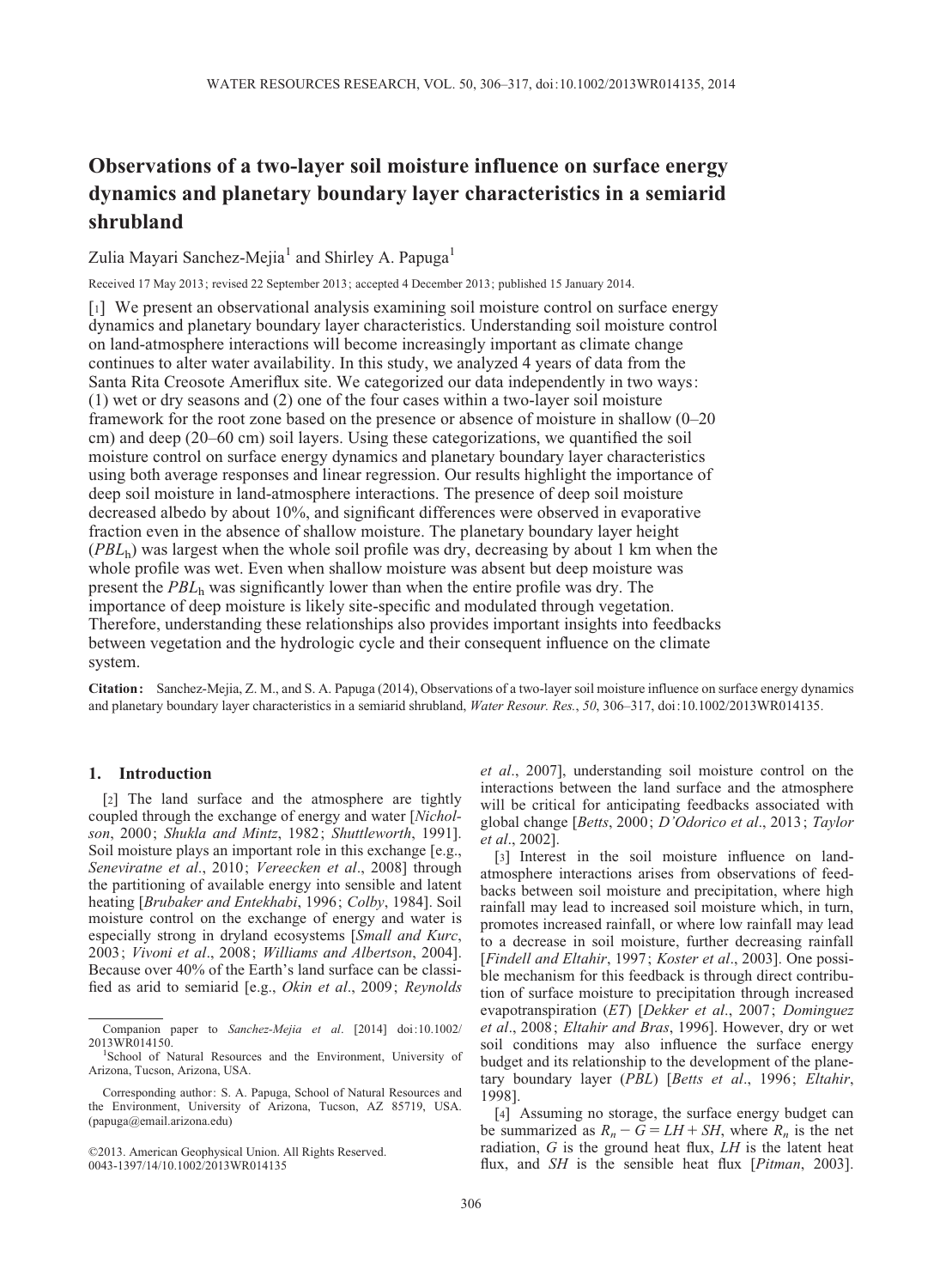The available energy,  $Q_a$ , is the amount of energy available for sensible and latent heat exchange with the atmosphere, i.e.,  $R_n - G$ . The evaporative fraction (EF) is the fraction of  $Q_a$  that is partitioned into latent heating, i.e.,  $LH/Q_a$ . The surface energy budget is coupled with the net radiation balance which can be summarized as  $R_n = (SW_{in} SW_{out}$ ) + ( $LW_{in}$  –  $LW_{out}$ ) =  $SW_{net}$  +  $LW_{net}$ , where  $SW$  refers to shortwave radiation and  $LW$  refers to longwave radiation. Net shortwave radiation is influenced by the land surface through albedo,  $\alpha$ , i.e., the amount of incoming shortwave radiation that is reflected. Net longwave radiation is influenced by the temperature and emissivity of the land surface.

[5] Multiple and complex interactions control landatmosphere feedbacks [Ek and Holtslag, 2004]. For instance, the presence of soil moisture is expected to increase the EF [Betts and Ball, 1998; Eltahir, 1998]. Higher *EF* is expected to lower the land surface temperature and therefore outgoing longwave radiation [Brubaker] and Entekhabi, 1996; Eltahir, 1998]. Further, an increase in ET associated with increased soil moisture should increase water vapor in the atmosphere, increasing the longwave radiation emitted back to the land surface [*Elta*hir, 1998; Miller et al., 2009]. Therefore, the combined effect of higher  $EF$  and higher  $ET$  should lead to a higher  $LW_{net}$  and therefore a lower planetary boundary layer height [Santanello et al., 2009]. Additionally, increased soil moisture should be associated with increased  $SW<sub>net</sub>$ because wet soils tend to have a lower albedo than dry soils [Cunnington and Rowntree, 1986; Small and Kurc, 2003; Twomey et al., 1986]. This relationship is important in local soil moisture-albedo-precipitation feedbacks [Zaitchik *et al.*, 2013]. Overall then, an increased  $R_n$  is expected with increase in surface soil moisture [*Eltahir*, 1998]; alternatively, an increase in emissivity may decrease  $R_n$  due to an increase of  $LW_{net}$  leaving the surface [*Pielke*, 1984]. Finally, because G is very small relative to  $R_n$ , an increased  $R_n$  is expected to increase the energy transported into the PBL by increasing  $Q_a$  [Betts, 2000; Eltahir, 1998; Quinn et al., 1995].

[6] These couplings between the land surface and the atmosphere have been shown to be especially strong in semiarid ecosystems [e.g., Charney, 1975]. Previous research has demonstrated the sensitivity of semiarid ecosystems to pulses of moisture [Austin et al., 2004; Huxman et al., 2004; Loik et al., 2004], i.e., concentrations of moisture that come in discrete surges. Pulses of moisture arrive either by frequent small storms that wet only the shallow surface layer or large but infrequent storms that wet deeper soil layers [Kurc] and Small, 2007; Sala and Lauenroth, 1985; Yaseef et al., 2010]. How the layering of this soil moisture influences the partitioning of the vertical fluxes of energy and water in semiarid ecosystems is poorly understood.

[7] In semiarid ecosystems,  $Q_a$  increases as much as 80  $\text{W m}^{-2}$  [Kurc and Small, 2004] with increasing soil moisture at the surface, a magnitude larger than changes in  $Q_a$ associated with major land surface changes such as deforestation [Gash and Nobre, 1997] or shrub encroachment [Kurc and Small, 2004]. Evaporation is also driven by moisture near the surface [Cavanaugh et al., 2011; Kurc and Small, 2004]. However, transpiration tends to be driven by the availability of soil moisture at depths greater than 20 cm, presumably delivered by large storms [Cavanaugh et al., 2011; Domingo et al., 1999; Scott et al., 2006; Zeppel et al., 2008]. Because transpiration and photosynthesis are inextricably linked, regardless of vegetation type, net ecosystem uptake of carbon dioxide also tends to occur only when moisture reaches depths greater than 20 cm [Kurc and Small, 2007; Kurc and Benton, 2010]. Further, analysis of time-lapse digital photography has demonstrated that green-up of creosotebush (Larrea tridentata), a widespread species in the Sonora, Chihuahua, and Mojave deserts, is also driven by moisture that reaches depths greater than 20 cm [Kurc and Benton, 2010]. These observations argue for the importance of the consideration of deep soil moisture in the cycling of energy and water, and therefore land-atmosphere interactions, in semiarid ecosystems.

[8] Based on the contrasting influence of shallow and deep soil moisture on surface energy dynamics in semiarid ecosystems, we have developed a paradigm for evaluating their relative roles in land-atmosphere interactions. Our objective is to evaluate how moisture in shallow (0–20 cm) and deep (20–60 cm) soil layers influences surface energy dynamics and planetary boundary layer characteristics. Specifically, we provide quantitative estimates of (1) the magnitude of changes in the surface energy budget associated with the presence or absence of soil moisture in each layer and (2) linkages between soil moisture in each layer and planetary boundary layer characteristics. This analysis is critical in assessing the importance of the inclusion of soil moisture in multiple soil layers in models of landatmosphere interactions. Additionally, our results point to the consideration of size-of-storm in addition to timing and frequency when evaluating climate change impacts in semiarid ecosystems and their feedbacks to the atmosphere.

# 2. Study Area and Methods

#### 2.1. Study Area

[9] Our study site is located within the Santa Rita Experimental Range (SRER) and is approximately 25 km south of Tucson, Arizona, USA. This site is co-located with the Santa Rita Creosote (US-SRC) Ameriflux eddy covariance site (<http://ameriflux.ornl.gov>) in the northern portion of the SRER (UTM: 12 R 515177, 3530284) at 950 m above sea level (Figure 1). With adherence to Ameriflux protocol, 30 min averaged  $CO<sub>2</sub>$ , H<sub>2</sub>O, and energy fluxes are calculated using 10 Hz measurements from an open path  $CO<sub>2</sub>/$ H2O infrared gas analyzer (LI-7500, LI-COR Inc., Lincoln, NE, USA) and a 3-D sonic anemometer (CSAT-3, Campbell Scientific Inc., Logan, UT, USA), both at 3.75 m. Data are stored in a CR5000 data logger (Campbell Scientific Inc., Logan, UT, USA) and downloaded every 2 weeks.

[10] Mean annual precipitation at the site is 294 mm (calculated from a 4 year record), more than 50% of which occurs from July to September; 89 years of precipitation record from a nearby station indicate that the long-term mean annual precipitation in the area is 255 mm (Northeast Station; [http://ag.arizona.edu/SRER/data.html\)](http://ag.arizona.edu/SRER/data.html). Small rainfall events  $(<5$  mm) are most frequent; however, events >20 mm make the largest contributions to the annual rainfall. As typical for the region, this site is characterized by a bimodal precipitation distribution. However, winter rains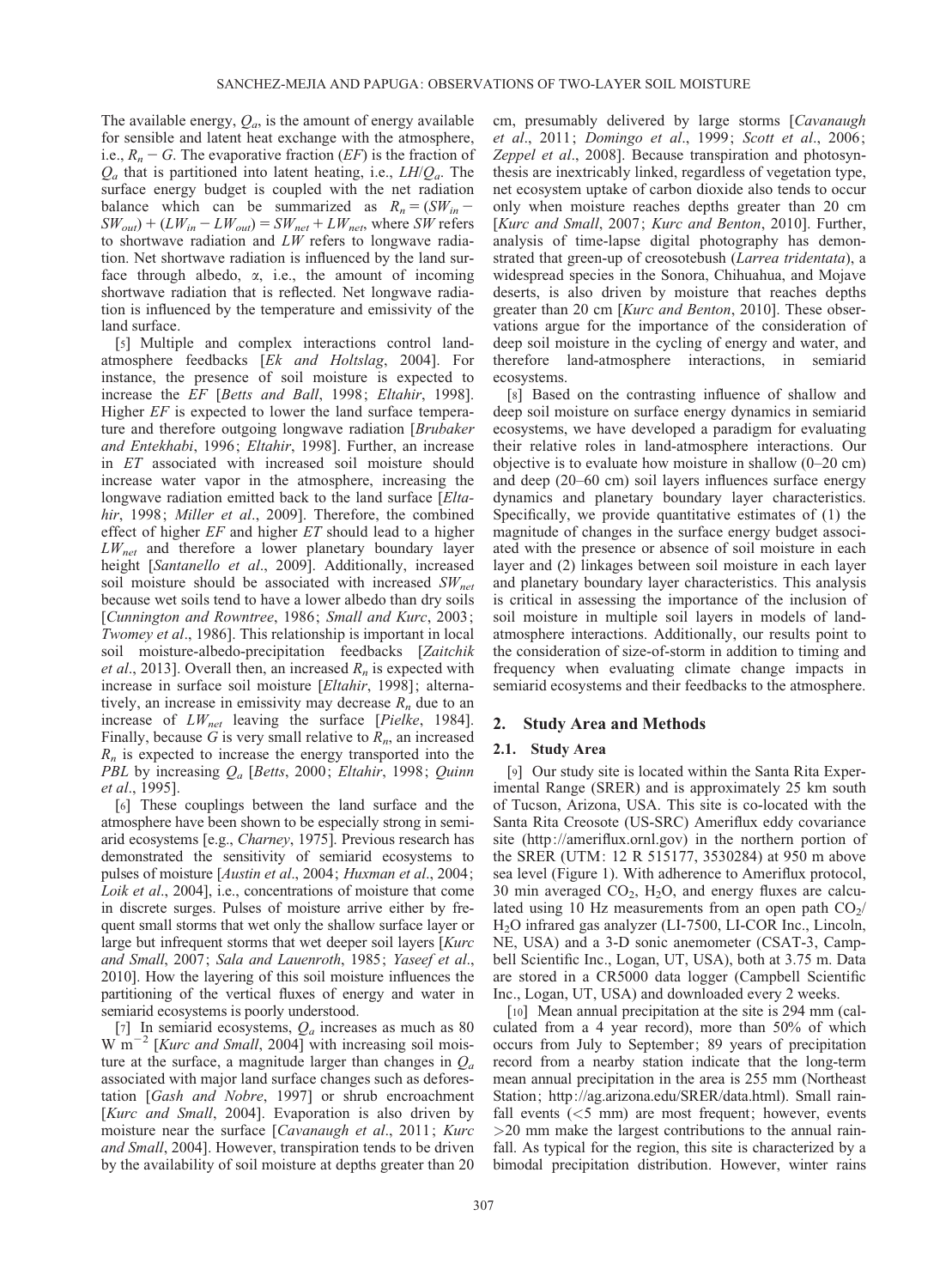

Figure 1. Location of study site. The Santa Rita Experimental Range (SRER) is shown in solid gray, and the white circle indicates the location of Santa Rita Creosote Ameriflux tower. The distribution range of L. tridentata is shown for Arizona in light gray semicircles, and the dominated areas in the SRER are shown in solid black.

(December, January, February) account only for  $\sim$ 20% of the annual precipitation while precipitation in the months of July, August, and September accounts for about 60% of the annual precipitation. We define the monsoon season as ''the shortest continuous period of the year during which 50% of the annual precipitation accumulates.'' To determine the monsoon for our study site, we analyzed long-term precipitation data from two stations within 1 km (Cholla and Northeast Stations;<http://ag.arizona.edu/SRER/data.html>). According to these data, the monsoon season occurs during the months of July, August, and September, hereafter referred to as the "wet season" (Day of Year (DOY) 182–273). The "dry season'' (DOY 121–181) for this site occurs during the months of May and June (4% of total precipitation). Mean annual surface temperature is about  $20^{\circ}$ C, with monthly mean temperatures ranging from about  $10^{\circ}$ C during the winter to about  $35^{\circ}$ C during the summer.

[11] The physical landscape of the flux site is gently sloping (slopes  $\langle 2\%$ ), and the soils are sandy-loam with a 10% increase of clay and silt from 35 to 75 cm depth. The site is a mosaic of canopy and bare patches; specifically,  $\sim$ 14% are canopy patches of creosotebush (Larrea triden*tata*) and  $\sim 86\%$  are bare patches of which  $\sim 8\%$  host grasses, forbs, or cacti [Kurc and Benton, 2010]. The root distribution in the soil profile differs between bare and canopy patches; highest densities of roots are present at 10 and 35 cm in bare patches, while canopy patches have their highest density at 25 cm (Figure 2). These distributions were determined by excavating six 1 m soil pits, three in bare patches, and three in canopy patches, and extracting 10 cm  $\times$  10 cm soil samples every 5 cm. These soil samples were brought back to the laboratory, weighed, and then placed in a drying oven for 24 h at  $60^{\circ}$ C. After they were dried, they were reweighed. Following this drying, roots were collected through a tiered sieving process until no further roots could be identified with the naked eye. The collected roots were then weighed, and the root density was calculated as grams of roots per kilograms of dry soil.



Figure 2. Root density (g/kg, root/soil) under bare (filled) and canopy (open). Each line represents the average from three independent profiles.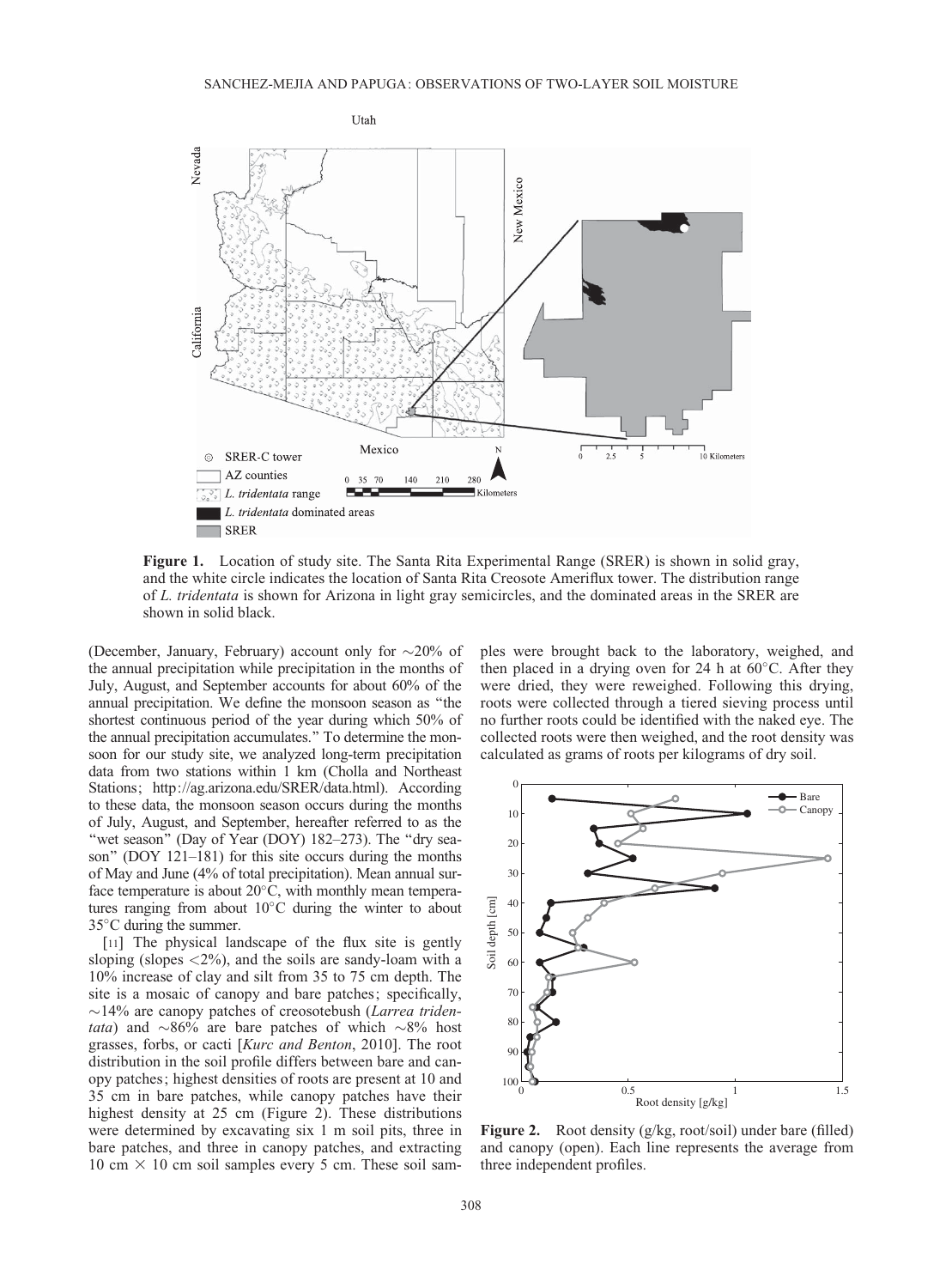#### 2.2. Data

[12] In this study, we present data from 2008 to 2011. In this section, we introduce how the data were collected and the instrumentation used. We also introduce how we calculate site-averaged values by combining measurements from bare soil patches and plant canopy patches. All surface and radiation variables were recorded every 30 min. Unless otherwise indicated, half-hour data were aggregated to a 24 h period starting at midnight local time. The flux tower was installed 2008 DOY = 72; data gaps (DOY 81-133 and 166–190 in 2008, DOY 154–159 in 2009, DOY 261–280 in 2010, DOY 30–34 in 2011) were caused by external disturbances to equipment or power failures.

#### 2.2.1. Radiation and Surface Energy

[13] Incoming  $(SW_{in})$  and outgoing  $(SW_{out})$  shortwave radiations, as well as incoming  $(LW_{in})$  and outgoing  $(LW_{out})$ longwave radiations, are measured with a four-component net radiometer (CNR1, Kipp & Zonen, Inc., Delft, Netherlands) installed at 2.75 m above the surface and 10 m from the eddy covariance flux tower to avoid shading from other sensors. Net radiation  $(R_n)$  is calculated as  $R_n =$  $SW_{net} + LW_{net}$  where  $SW_{net}$  is the shortwave net radiation and  $LW_{net}$  is the longwave net radiation. Shortwave net radiation is calculated as the difference between  $SW_{in}$  and  $SW_{out}$ . Longwave net radiation is calculated as the difference between  $LW_{in}$  and  $LW_{out}$ .

[14] We corrected half-hour sensible and latent heat fluxes (SH and LH, respectively) collected from the data logger for an apparent flux occurring from density fluctuations [Webb et al., 1980]. We note that using eddy covariance sensible heat flux can only be measured to within 20% of its actual value. Because the sensible heat component of the surface energy budget can be very large in dryland ecosystems, we expect that the uncertainty in our SH, and therefore, our uncertainty in our correction for density fluctuations may also be very large. Finally, we established and used a friction velocity  $(u^*)$  threshold of 0.25 m s<sup>-1</sup> [Blanken et al., 1998].

[15] Soil heat flux is measured at six locations (three canopy and three bare patches) using heat flux plates (HFP01SC, Hukseflux Thermal Sensors, Elektronicaweg, Netherlands) installed at a depth of 5 cm into the soil. Six soil temperature probes (TCAV-L50, Campbell Scientific Inc., Logan, UT, USA) are co-located with the heat flux plates. Ground heat flux  $(G)$ , accounting for the storage of energy above the heat flux plates, is calculated from the soil heat flux and soil temperature using a combined calorimetric heat flux approach [*Kimball et al., 1976; Kurc and Small, 2004*].

[16] Surface albedo  $(\alpha)$  is calculated as the ratio of outgoing to incoming shortwave radiation:

$$
\alpha = \frac{SW_{out}}{SW_{in}}\tag{1}
$$

[17] The available energy  $(Q_a)$  that could be transferred from the land surface to the atmosphere is calculated as

$$
Q_a = R_n - G = LH + SH \tag{2}
$$

[18] The evaporative fraction  $(EF)$  is the ratio of  $LH$  to  $Q_a$ , the fraction of available energy that is used toward latent heating, and is calculated as [Shuttleworth, 2012]

$$
EF = \frac{LH}{SH + LH} \tag{3}
$$

[19] Midday averages were calculated from 30 min data for  $\alpha$ ,  $Q_a$ , EF, and components of the surface energy budget. Midday averages (10:00 A.M. to 2:00 P.M., UTC/GMT-7, Mountain Standard Time, no daylight saving) are used because this is the time when available energy is at its maximum and incoming shortwave radiation is relatively stable.

### 2.2.2. Soil Moisture

[20] Six soil moisture profiles (under three bare and three canopy patches, not co-located with the soil heat flux plates) were monitored since 2008 using factory-calibrated water content reflectometers (CS616, Campbell Scientific Inc., Logan, UT, USA) at five different depths (2.5, 12.5, 22.5, 37.5, and 52.5). Average soil moisture at each depth calculated using the soil moisture from the profiles weighted based on the site-specific bare (86%) and canopy  $(14%)$  patch cover (equation (4)) [Kurc and Small, 2004; Small and Kurc, 2003]:

$$
\theta = f\theta_C + (1 - f)\theta_B \tag{4}
$$

where  $\theta$  is the volumetric soil moisture  $(m^3 m^{-3})$  in the ecosystem, f is the fraction of canopy cover for the site,  $\theta_C$ is the shrub canopy soil moisture, and  $\theta_B$  is the bare ground soil moisture.

[21] Vertical moisture was aggregated into two different layers based on the relative influence of atmospheric demand, where the shallow layer (0–20 cm) is largely influenced by and the deep layer (20–60 cm) is minimally influenced by atmospheric demand. Weighted averages were based on the relative contribution of depth to the shallow (equation  $(5)$ ) or deep (equation  $(6)$ ) layers of the profile, and assuming each probe measures a source area with a radius of 7.5 cm:

$$
\theta_{\text{shallow}} = 0.33 \theta_{2.5} + 0.5 \theta_{12.5} + 0.17 \theta_{22.5} \tag{5}
$$

$$
\theta_{deep} = 0.25\theta_{22.5} + 0.375\theta_{37.5} + 0.375\theta_{52.5}
$$
 (6)

#### 2.2.3. Atmospheric Sounding

[22] Atmospheric sounding data were obtained from the Department of Atmospheric Science, University of Wyoming (<http://weather.uwyo.edu/upperair/sounding.html>). The sounding data correspond to the National Weather Service surface Tucson station (KTUS, WMO: 72274) located at the Tucson International Airport (UTM: 12 R 504112, 3555012), which is about 29 km away from our study site. This means a single North American Regional Reanalysis grid cell would cover both our site and the airport. In this study, we analyzed the PBL characteristics using sounding data at 00 UTC which corresponds to a 5:00 P.M. local time.

[23] Planetary boundary layer height  $(PBL<sub>h</sub>)$  was determined by analyzing potential temperature profiles  $(\theta_p)$ [Stull, 1988]. In a mixed layer,  $\theta_p$  remains constant with height; therefore, the height of the PBL can be determined using the gradient  $\Delta\theta_p/\Delta z$  (Figure 3) in which  $\theta_p$  is calculated as follows:

$$
\theta_p = T \left(\frac{p_0}{p}\right)^{R/c_p} \tag{7}
$$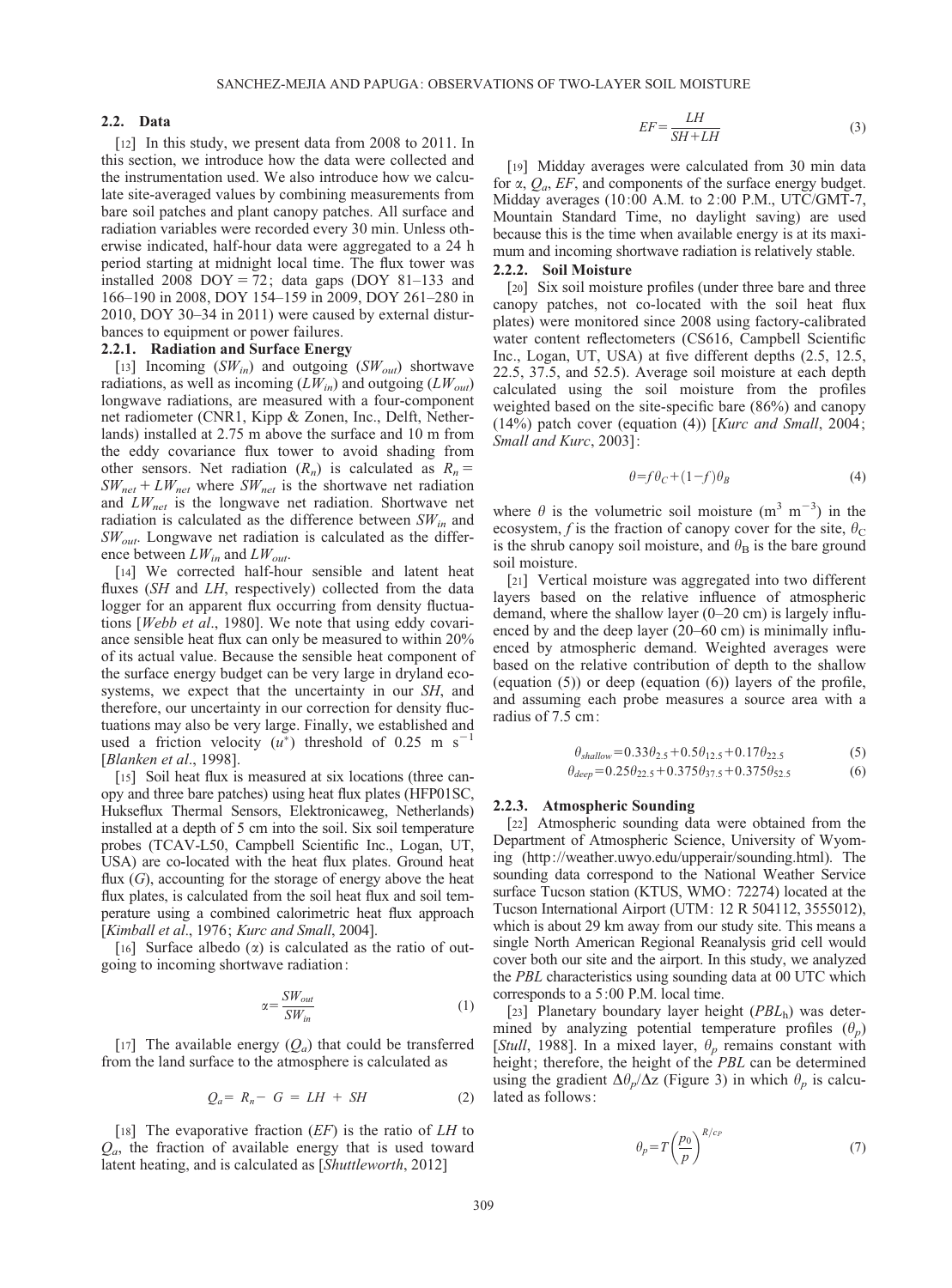

Figure 3. The planetary boundary height is established following the  $\Delta\theta_P/\Delta h$  [*Stull*, 1988]. Here we present a typical profile from Case 1.

where  $\theta_p$  (K) is the potential temperature, T (K) is the temperature at each level,  $p_0$  (Pa) is the pressure at sea level,  $p$  (Pa) is the pressure at each level, R is assumed to be  $\hat{f}_{\hat{H}} = 287$  J  $\hat{K}^{-1}$  kg<sup>-1</sup> and  $c_{pd} \approx 1004$  J  $K^{-1}$  kg<sup>-1</sup>. We note that there are multiple ways to determine  $PBL<sub>h</sub>$ and that the results can be sensitive to the method used [*LeMone et al.*, 2013].

[24] An air parcel that travels from the surface adiabatically will reach a saturation point, i.e., the lifting condensation level  $(LCL, m)$ , at which the temperature of the air parcel and dewpoint are equal). We can calculate the height of displacement from

$$
T(z) = T_0 - \Gamma_d z \tag{8}
$$

$$
T_{dew}(z) = T_{dew0} - \Gamma_{dew} z
$$
\n
$$
LCL = \frac{T_0 - T_{dew0}}{d - \Gamma_{dew}}
$$
\n(10)

where  $T_0$  is the initial temperature,  $T_{dew0}$  is the initial dewpoint temperature,  $\Gamma_d$  is the dry adiabatic lapse rate, and  $\Gamma_{dew}$  is the dewpoint lapse rate. We assume a constant dry adiabatic lapse rate with height  $\Gamma_d = 9.8^{\circ}$ C/km.  $T_{dew0}$  is calculated as

$$
T_{dew0} = \frac{237.3 \ln(e/0.6108)}{17.27 - \ln(e/0.6108)}
$$
(11)

where  $T_{dew0}$  is in °C, and e is the actual vapor pressure [see Wallace and Hobbs, 2006], i.e.,

$$
e = \frac{w}{w + \varepsilon} p \tag{12}
$$

where w is the mixing ratio (g/kg),  $\varepsilon = R_d/R_v = 0.622$ , and p (kPa) is the pressure at the T level. Finally,  $\Gamma_{dew}$  is calculated as

$$
\Gamma_{dew} = -\frac{dT_{dew}}{dz} = \frac{g}{\varepsilon l_v} \frac{T_{dew0}^2}{T_0} \tag{13}
$$

where  $\Gamma_{dew}$  is in °C/km, g is 9.8 m s<sup>-2</sup>, and lv is the latent heat of vaporization  $(2.5 \times 10^6 \text{ J kg}^{-1})$ , derived from Clausius-Clapeyron and Poisson's equation [*Tsonis*, 2007; Wallace and Hobbs, 2006].

[25] In addition, data available from the soundings include convective available potential energy (CAPE) and precipitable water (PWAT) for the whole sounding, a combination of which helps in understanding the likelihood of a thunderstorm. The CAPE is a measure of a potentially unstable atmosphere. It represents the potential energy available in an air parcel that can be transformed to kinetic energy in a buoyant updraft, i.e.,  $CAPE > 2500$  J/kg supplies enough energy for strong updrafts and therefore thunderstorms [Renno and Ingersoll, 1996]. Precipitable water (PWAT) is an indicator of the moisture in the atmosphere. With enough *CAPE*, *PWAT* values above  $>30$  mm generally suggest that thunderstorms are likely [Kirkpatrick et al., 2011; Means, 2012].

#### 2.3. Soil Moisture Conceptual Framework

[26] Soil moisture drydown dynamics differ between the shallow and deep soil [Cavanaugh et al., 2011; Kurc and Benton, 2010], and therefore, two different approaches were used to define dry and wet periods in each layer (Figure 4a). For the shallow layer, soil moisture drydown curves were used to determine a moisture threshold. To do this, we first identified large storms, i.e., precipitation events >8 mm [Sala and Lauenroth, 1982]. Soil moisture values for the 14 days following each of the large precipitation events were used to develop an average drydown curve (Figure 4a). Then, an exponential model (equation (14)) was fit to this average drydown curve:

$$
\theta(t) = (\theta_i - \theta_f)e^{(-t/\tau)} + \theta_f \tag{14}
$$

where  $\theta$  is the volumetric soil moisture (m<sup>3</sup> m<sup>-3</sup>), t is the time in days from the rainfall event,  $\theta_i$  is the soil moisture on the first day after the rainfall event,  $\theta_f$  is the soil moisture on the last day of the drying curve, and  $\tau$  is the exponential time constant [Kurc and Small, 2004; Lohmann and Wood, 2003; Scott et al., 1997]. Consistent with other studies, we identified the shallow soil moisture layer threshold as the time when one third of the moisture remained (i.e., at time  $\tau$ ) [Kurc and Small, 2004; Lohmann and Wood, 2003; Scott et al., 1997]. For our site this threshold occurred on day 4, when  $\theta_{\text{shallow}}$  was 0.1229 (more than two significant digits are needed for this analysis). Therefore, the shallow layer was considered dry at moisture values less than 0.1229.

[27] The deep soil moisture threshold was determined by using carbon flux data from the eddy covariance tower, specifically using the net ecosystem exchange ( $NEE$ ) of  $CO<sub>2</sub>$ . In this approach, we assume that uptake of  $CO<sub>2</sub>$  (negative NEE) is an indicator of plant activity and that plant activity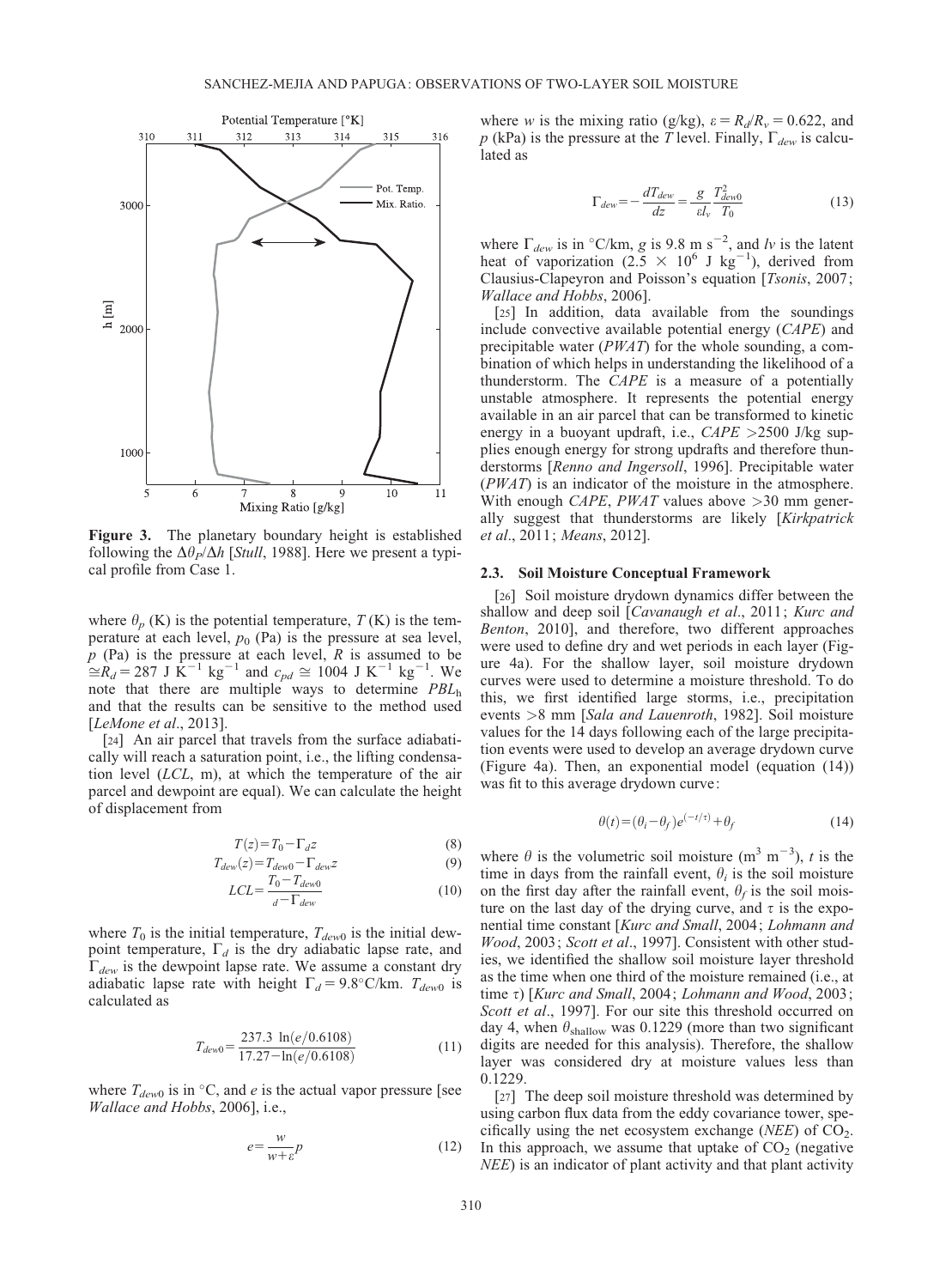

Figure 4. Our two-layer soil moisture conceptual framework. Soil moisture is influenced by its vertical distribution whether is at reach of atmospheric demand (0–20 cm) or not (20–60 cm). We use (a) a drydown curve to determine the soil moisture threshold in the shallow layer and a relationship between carbon uptake and soil moisture to determine the soil moisture threshold in the deep layer. (b) Using these thresholds, all days within the study period are categorized into cases, where Case 1 represents the dry state, Case 2 represents small precipitation events, Case 3 represents large precipitation events, and Case 4 represents drying of the surface after a large precipitation event.

only occurs when deep moisture is available for the plant to use [Kurc and Small, 2007]. For this threshold analysis, we selected a 10 day window in which NEE shifted from negative (uptake, five continuous days) to positive (release, five continuous days; Figure 4a). This transition signal indicated that low soil moisture levels in the deep layer were reducing photosynthetic activity. We assumed the fifth day of the positive *NEE* (release of  $CO<sub>2</sub>$ ) represented the time when soil moisture was unable to continue to support plant activity (Figure 4a); generally after 5 days, soil moisture was at a minimum. For our 4 year period (2008–2011) we extracted all 10 day windows that represented this transition and noted the soil moisture value on the fifth day of

positive NEE for each; this resulted in a total of seven transition windows. To be conservative, we used the maximum value of the time series generated from soil moisture values on the fifth day (values had a range of 0.0858–0.1013). Therefore, the deep layer was considered dry at  $\theta_{\text{deep}} < 0.1013$ .

[28] These threshold values  $(\theta_{\text{shallow}} = 0.1229)$  and  $heta_{\text{deep}} = 0.1013$ ) were used to design the conceptual framework (Figure 4a) composed of four cases: (1) dry shallow soil ( $\theta_{\text{shallow}} < 0.1229$ ) and dry deep soil ( $\theta_{\text{deep}} < 0.1013$ ); (2) wet shallow soil  $(\theta_{\text{shallow}} > 0.1229)$  and dry deep soil  $(\theta_{\text{deep}} < 0.1013)$ ; (3) wet shallow soil  $(\theta_{\text{shallow}} > 0.1229)$ and wet deep soil ( $\theta_{\text{deep}} > 0.1013$ ); and (4) dry shallow soil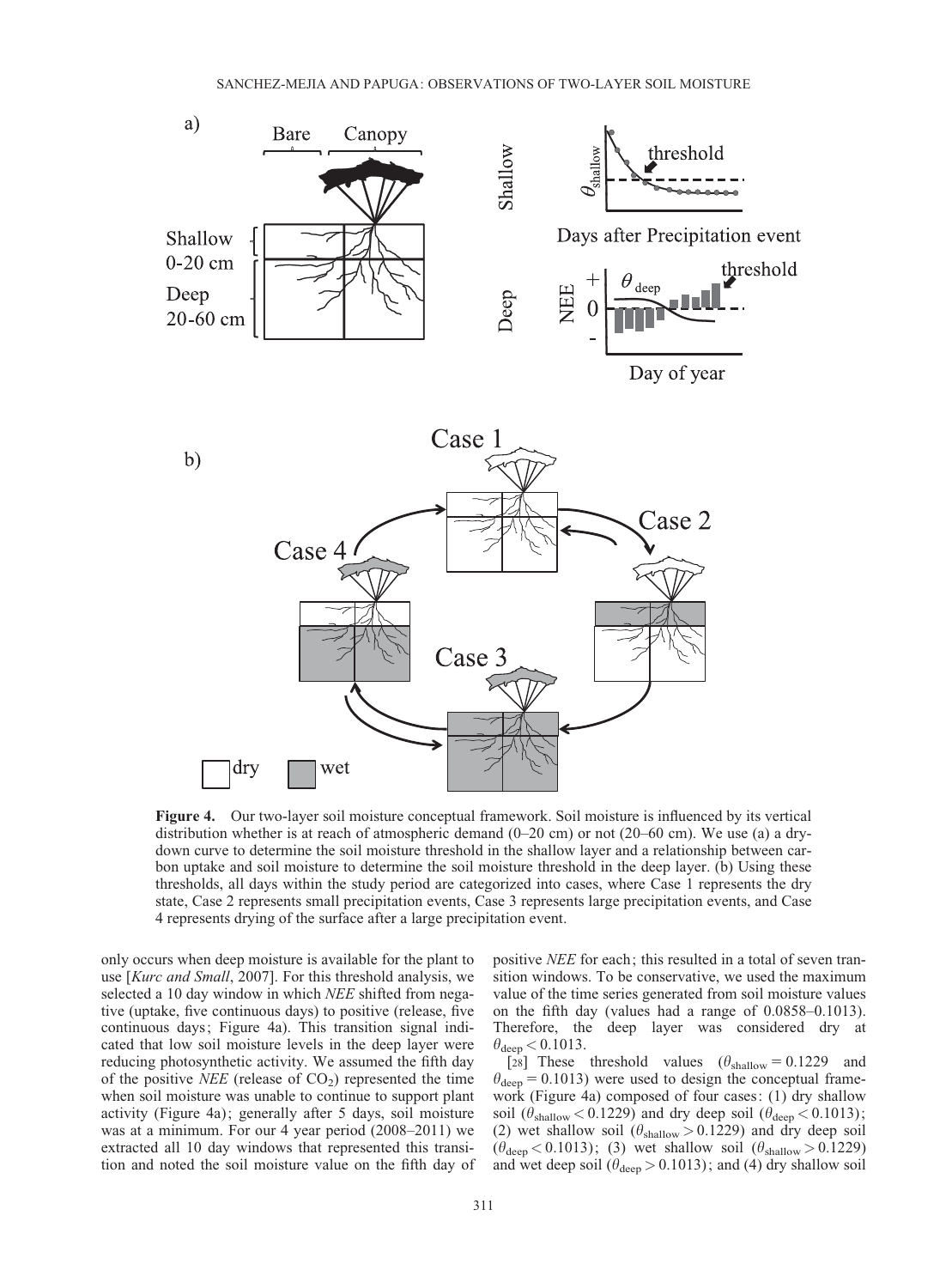$(\theta_{\text{shallow}} < 0.1229)$  and wet deep soil  $(\theta_{\text{deep}} > 0.1013)$ ; Figure 4b).

#### 3. Results

[29] Here we demonstrate how soil moisture present or absent in shallow or deep soil layers influences land surface processes. We do this by analyzing (1) the surface energy budget components and (2) the planetary boundary layer characteristics, both in the context of our wet and dry seasons and in the context of our two-layer conceptual framework. Overall, our 4 year record consisted of 1227 days of micrometeorological observation and 1277 days of soil moisture observations. The four dry seasons total 244 days, while the four wet seasons total 368 days. Using our twolayer soil moisture framework which is not restricted to wet and dry seasons, days assigned to soil moisture cases were as follows: Case 1: 795 days (62%), Case 2: 18 days (1.4%), Case 3: 178 days (13.9%), and Case 4: 286 days  $(22.4\%)$ .

# 3.1. Soil Moisture Influence on Radiation and Surface Energy Components

#### 3.1.1. Wet and Dry Seasons

[30] When calculated using midday averages, differences in all radiation and surface energy components were statistically significant between the wet and dry seasons, with the exception of  $R_n$  and  $Q_a$  (Table 1). The similar average  $R_n$  between seasons is a result of higher average  $SW_{net}$  during the dry season and higher  $LW_{net}$  during the wet season (Table 1). The average midday ground heat flux G was positive during the dry season while negative during the wet season (Table 1). However, average midday G accounts for less than 4% of average midday  $R_n$  in either season which leads to a negligible difference between wet and dry seasons (Table 1). We note that the relatively low values for G (Table 1) are an artifact of the midday averaging period which did not capture the full G cycle.

[31] While overall, average *SH* was lower during the wet season than the dry season (Table 1), SH dominated the partitioning between SH and LH in both seasons. However, average LH was significantly higher during the wet season than the dry season by about 81 W  $\text{m}^{-2}$  (Table 1). Because

Table 1. Midday Average Values of Season and Case Analysis

| $\boldsymbol{n}$ | Dry                | Wet              | Case 1           | Case 2             | Case 3           | Case 4           |
|------------------|--------------------|------------------|------------------|--------------------|------------------|------------------|
|                  | 244                | 368              | 795              | 18                 | 178              | 286              |
| $R_n$            | $510^{\rm A}$      | $515^A$          | 444 <sup>b</sup> | $296^{\circ}$      | $410^{\rm b}$    | 490 <sup>a</sup> |
| $SW_{net}$       | $722^{\mathrm{A}}$ | $662^{\rm B}$    | 613 <sup>a</sup> | $369^\circ$        | $521^{\rm b}$    | 648 <sup>a</sup> |
| $LW_{net}$       | $-212^{\rm B}$     | $-147^{\rm A}$   | $-169^{\rm b}$   | $-73a$             | $-111^a$         | $-158^{\rm b}$   |
| G                | $18^{\rm A}$       | $-3^{\rm B}$     | 23 <sup>a</sup>  | $-6^\circ$         | $-9^\circ$       | $q^b$            |
| SΗ               | $286^{\rm A}$      | $213^{\rm B}$    | 232 <sup>a</sup> | $113^{\mathrm{b}}$ | $139^{b}$        | 220 <sup>a</sup> |
| I.Н              | $23^{\rm B}$       | $105^{\text{A}}$ | $32^{\circ}$     | $116^a$            | 105 <sup>a</sup> | $72^{\rm b}$     |
| $Q_a$            | $526^{\rm A}$      | $508^{\rm A}$    | $467^{\rm b}$    | 290 <sup>d</sup>   | $400^\circ$      | 499 <sup>a</sup> |
| $\alpha$         | $0.193^{A}$        | $0.173^{\rm B}$  | $0.182^a$        | $0.167^{\circ}$    | $0.163^{\circ}$  | $0.174^b$        |
| EF               | 0.090 <sup>B</sup> | $0.325^{\rm a}$  | $0.132^{\circ}$  | $0.475^{\rm a}$    | $0.419^{a}$      | $0.249^b$        |

\*Here we present net radiation  $(R_n, W_m^{-2})$ , net shortwave radiation  $(SW_{net}, W \text{ m}^{-2})$ , net longwave radiation  $(LW_{net}, W \text{ m}^{-2})$ , ground heat flux  $(G, W \text{ m}^{-2})$ , sensible heat flux  $(SH, W \text{ m}^{-2})$ , latent heat flux  $(LH, W \text{ m}^{-2})$ W m<sup>-2</sup>), available energy ( $Q_a$ , Wm<sup>-2</sup>), albedo ( $\alpha$ ), and evaporative fraction (EF). Significance differences (t test, p value  $\leq 0.01$ ) are indicated by differences in superscript letter for season (A, B) and case (a, b, c, d). The number of days, n, is indicated under each category.

the difference in average midday available energy  $Q_a$  was negligible between the seasons, this lower SH and higher  $LH$  leads to a significantly higher average midday  $EF$ during the wet season than the dry season (Table 1; Figure 5c).

[32] Average midday surface albedo was significantly higher during the dry season (0.192) than during the wet season (0.173; Table 1 and Figure 5a). This difference of 0.02 corresponds to about a 10% decrease in albedo under wet conditions.

#### 3.1.2. Two-Layer Conceptual Framework

[33] When calculated using midday averages, differences in radiation and surface energy components were always statistically significant between conceptual framework cases the moisture state in the shallow layer differed, i.e., Cases 1 and 4 were always significantly different than Cases 2 and 3 (Table 1).

[34] Average  $R_n$  was lowest for Case 2, i.e., wet shallow layer and dry deep layer (Table 1). This was a result of significantly lower average  $SW_{net}$  for Case 2 than for the other cases (Table 1). The average midday ground heat flux G was positive for Cases 1 and 4 when the shallow layer was dry but negative for Cases 2 and 3 when the shallow layer was wet (Table 1). Similarly, average SH was significantly higher for Cases 1 and 4 when the shallow layer was dry



Figure 5. Average diurnal cycles of albedo, available energy  $(Q_a)$ , and evaporative fraction (EF), by (a–c) season: wet (black line) and dry season (gray line) and by (d–f) case: Case 1 (thick gray line), Case 2 (thin gray line), Case 3 (thick black line), and Case 4 (thin black line).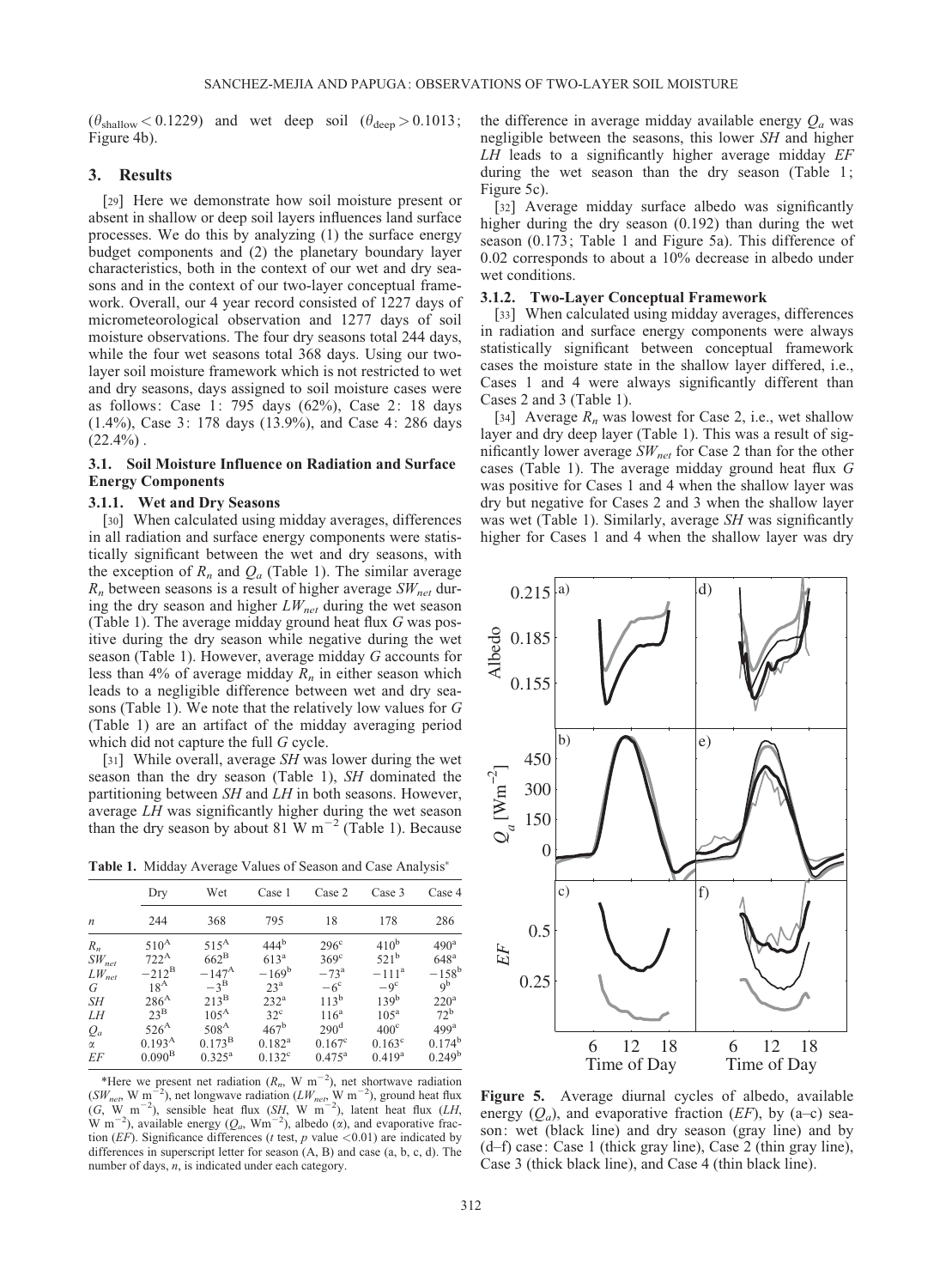than for Cases 2 and 3 when the shallow layer was wet (Table 1). As for wet and dry seasons, regardless of case, SH dominated the partitioning between SH and LH, with the exception of Case 2 where  $LH$  is slightly higher than SH (Table 1). Average LH was significantly higher for Cases 2 and 3 when the shallow layer was wet than for Cases 1 and 4 when the shallow layer was dry (Table 1).

[35] Average midday available energy  $Q_a$  was highest for Case 4 (499 W m<sup>-2</sup>) when the deep layer was wet, but when the shallow layer was dry (Table 1 and Figure 5e). This is a consequence of  $R_n$  being largest for Case 4 (Table 1). Case 4 is likely under ''drying'' conditions with sparse cloud cover that may lead to the high  $SW<sub>net</sub>$  (Table 1). Average midday available energy  $Q_a$  was lowest for Case 2  $(290 \text{ W m}^{-2})$  when the shallow layer was wet but the deep layer was dry (Table 1 and Figure 5e). Again, in Case 2  $R_n$ was lowest (Table 1). Because Case 2 is likely under short duration ''wetting'' conditions from a small storm before the surface has had time to dry, clouds likely lead to the low  $SW_{net}$  (Table 1). As a consequence, differences in  $Q_a$ were significant even when similar moisture conditions were present in the shallow layer (Table 1). Despite the differences in  $Q_a$  between the cases,  $Q_a$  did not appear to be strongly associated with increased soil moisture in either the shallow layer ( $R^2 = 0.03$ ) or the deep layer ( $R^2 = 0.01$ ; Figures 6e and 6f).

[36]  $EF$  was highest for Cases 2 (0.475) and 3 (0.419) when the shallow layer was wet (Table 1 and Figure 5f). While  $EF$  was lowest when the shallow layer was dry,  $EF$ was significantly higher for Case 4 than for Case 1 (Table 1 and Figure 5f), presumably because the moisture in the deep layer can be used for transpiration. EF tended to increase with increased soil moisture in either layer, but this association was stronger for the shallow ( $R^2 = 0.66$ ) than for the deep soil layer ( $R^2 = 0.32$ ; Figures 6c and 6d).

[37] Difference in albedo from a complete dry case (4) to wet case (3) is about 0.01 (Table 1 and Figure 5d); this corresponds to about a 9% decrease in albedo under wet conditions. Albedos for cases with any moisture at all (Cases 2, 3, 4) were significantly lower than for a completely dry soil profile (Case 1), even if this moisture was only present in the deep layer (Case 4; Table 1 and Figure 5d). Further, albedo tended to decrease with increased soil moisture in either layer, but this association was stronger for the shallow  $(R^2 = 0.38)$  than for the deep soil layer  $(R^2 = 0.15)$ ; Figures 6a and 6b).

# 3.2. Soil Moisture Influence on the Planetary Boundary Layer

#### 3.2.1. Wet and Dry Seasons

[38] Differences in all planetary boundary layer characteristics were statistically significant between the wet and dry seasons (Table 2). The  $PBL<sub>h</sub>$  develops more during the dry season by a little more than 1 km (Table 2). In addition, the lifting condensation level  $(LCL)$  is more than 800 m higher in the dry season than the wet season (Table 2). During the dry season the CAPE is significantly lower than during the wet season (Table 2). Based on the average CAPE values, both the dry and wet season PBL values are likely to be ''weak unstable,'' the range during the dry season goes from 0 to 24 J  $kg^{-1}$ , while during the wet season goes from 0 to 1280 J kg<sup>-1</sup>. The *PWAT* is higher during the wet



Figure 6. Linear regressions between: albedo and (a) shallow soil moisture ( $\theta_{\text{shallow}}$ ) and (b) deep soil moisture  $(\theta_{\text{deep}})$ ; evaporative fraction (EF) and (c) shallow soil moisture and (d) deep soil moisture; and available energy  $(Q_a)$  and (e) shallow soil moisture and (f) deep soil moisture.

season than during the dry season by around 16 mm (Table 2). The wet season  $PWAT$  is 25 mm (Table 2) suggesting that thunderstorms are more likely in the wet season than the dry season.

#### 3.2.2. Two-Layer Conceptual Framework

[39] The  $PBL<sub>h</sub>$  was significantly lower when shallow layer was wet (Cases 2 and 3; Table 2). The  $PBL<sub>h</sub>$  extended the most when the whole soil profile was dry (Case 1) and extended the least when the whole profile was wet (Case 3; Table 2). However, even when the shallow layer was dry but the deep layer was wet (Case 4), the height of the PBL was significantly lower than when the entire profile was dry (Case 1; Table 2). Further, the  $PBL<sub>h</sub>$  tended to decrease with decreased albedo ( $R^2 = 0.21$ ) under the presence of moisture, but this association was stronger for the shallow  $(R^2 = 0.32)$  than for the deep soil layer  $(R^2 = 0.10)$ ; Figure 7).

[40] The *LCL* was highest when whole soil profile was dry (Case 1) and was lowest when the shallow layer was wet (Cases 2 and 3; Table 2). Moisture in the deep layer tended to decrease the LCL whether or not moisture was present in the shallow layer (Case 4; Table 2). In general, the CAPE was lowest when the shallow layer was dry (Cases 1 and 4; Table 2). The CAPE was highest when the whole profile was wet (Case 3) and is statistically different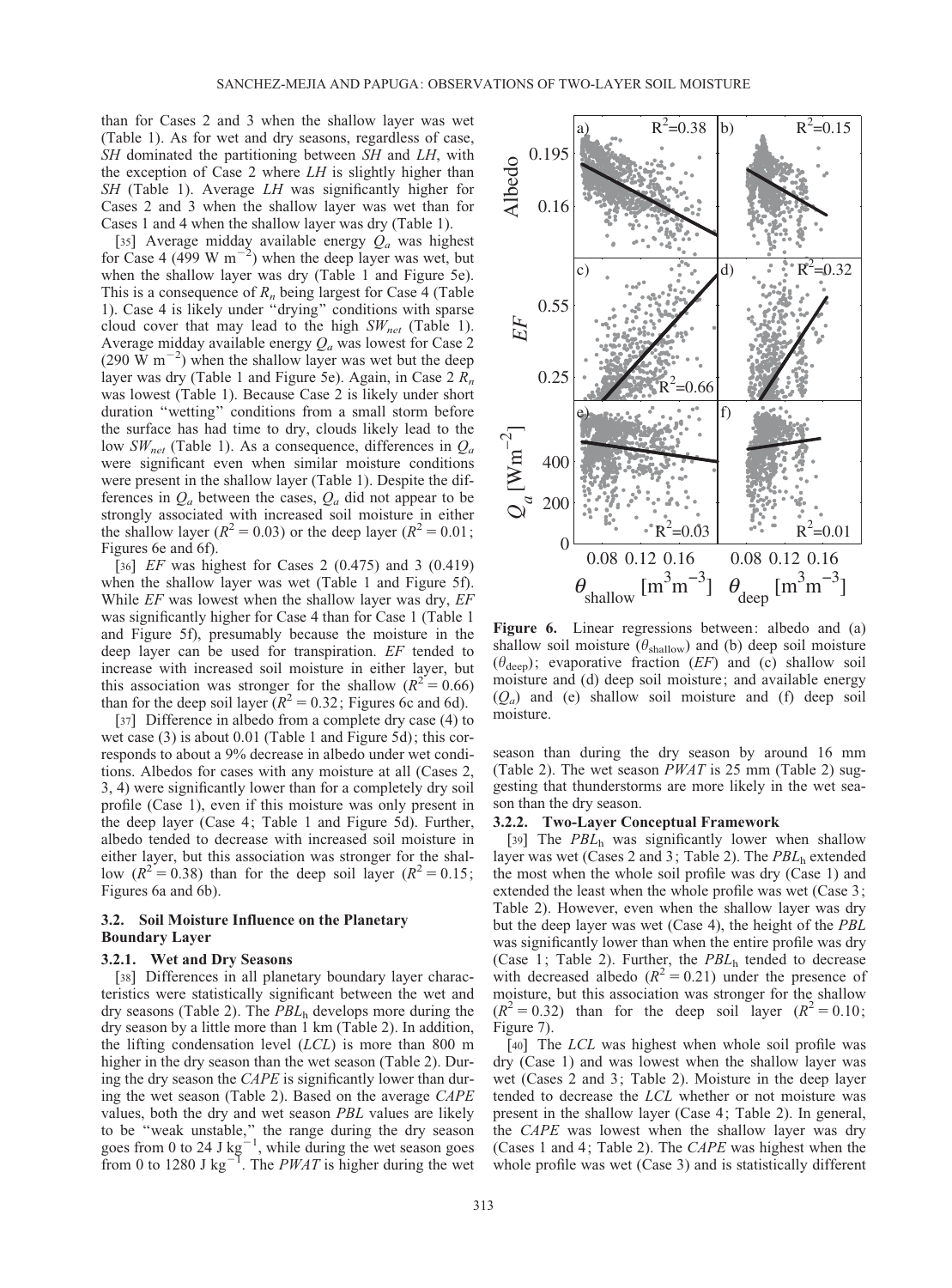Table 2. The Planetary Boundary Layer Characteristics Analyzed Using a Two-Layer Soil Moisture Framework

| $\boldsymbol{n}$                                      | Dry                                                               | Wet                                                                     | Case 1                                                                       | Case 2                                                                | Case 3                                                                  | Case 4                                                                 |
|-------------------------------------------------------|-------------------------------------------------------------------|-------------------------------------------------------------------------|------------------------------------------------------------------------------|-----------------------------------------------------------------------|-------------------------------------------------------------------------|------------------------------------------------------------------------|
|                                                       | 32                                                                | 32                                                                      | 32                                                                           | 11                                                                    | 32                                                                      | 32                                                                     |
| PBL <sub>h</sub><br><i>LCL</i><br><b>CAPE</b><br>PWAT | 3778 <sup>A</sup><br>$4573^{\rm A}$<br>$2^{\rm B}$<br>$Q^{\rm B}$ | $2550^{\mathrm{B}}$<br>$3705^{\mathrm{B}}$<br>$171^{A}$<br>$25^{\rm A}$ | 2983 <sup>a</sup><br>$4859$ <sup>a</sup><br>0 <sup>b</sup><br>6 <sup>c</sup> | $1969^\circ$<br>$2797^{\circ}$<br>104 <sup>b</sup><br>30 <sup>a</sup> | $1855^{\circ}$<br>$2599^{\circ}$<br>239 <sup>a</sup><br>33 <sup>a</sup> | 2592 <sup>b</sup><br>$3503^{\rm b}$<br>$61^{\rm b}$<br>20 <sup>b</sup> |

\*We present planetary boundary layer height  $(PBL<sub>h</sub>, m)$ , lifting condensation level  $(LCL, m)$ , convective available potential energy  $(CAPE, J)$  $kg^{-1}$ ), and precipitable water (PWAT, mm). Significance differences (t test,  $p$  value <0.01) are indicated by differences in superscript letter for season  $(A, B)$  and case  $(a, b, c, d)$ . The number of days,  $n$ , is indicated under each category.

from other cases which were not statistically different from one another. PWAT was lowest when the entire soil profile was dry (Case 1) and highest when the entire soil profile was wet (Case 3; Table 2). Only in Case 3 PWAT was greater than 30 mm (Table 2), suggesting that thunderstorms are more likely under this soil moisture condition.

# 4. Discussion

[41] Our data demonstrate the importance of the presence of soil moisture on the surface energy dynamics in a semiarid shrubland and therefore its importance in modeling local land-atmosphere interactions. Consistent with previous theory [Betts and Ball, 1998; Eltahir, 1998], the presence of soil moisture was associated with an increase of EF (Table 1 and Figures 5c and 5f). However, our data also suggest that regardless of the moisture state of the shallow layer, a wet deep layer was associated with high  $EF$  (Figure 5f). This is most likely a consequence of the shrubs being able to access moisture in the deep layer for transpiration [Cavanaugh et al., 2011; Zeppel et al., 2008], even when moisture from the shallow layer is unavailable for latent heating. Also consistent with previous theory [Eltahir, 1998; Miller et al., 2009], higher  $LW_{net}$  was associated with the presence of soil moisture, as much as 60 W  $m^{-2}$  between wet and dry seasons (Table 1). In fact,  $LW_{net}$ was higher when the deep layer was wet but the shallow layer was dry (Case 4) than when the entire profile was dry (Case 1), though this difference was not significant  $(t \text{ test},$  $\alpha = 0.05$ ). Higher  $LW_{net}$  when the soil is moist may be a result of lower  $LW_{out}$  due to cooler soil, or a result of higher  $LW_{in}$  due to moist air and increased cloud cover.

[42] Consistent with previous studies [Cunnington and Rowntree, 1986; Small and Kurc, 2003; Twomey et al., 1986], albedo tended to be lower under wet conditions than dry conditions (Table 1 and Figure 5d). In fact, albedo was significantly lower when the deep layer was wet but the shallow layer was dry (Case 4) than when the entire profile was dry (Case 1). This suggests that moisture deep in the profile has an influence on the characteristics of the land surface. We suspect that because the shrubs have access to deep moisture through their roots, the moisture in the deep layer is altering the vegetation at the surface, which is altering the albedo. Supporting this notion, a recent study showed that in a semiarid shrubland, deep moisture, beyond the reach of atmospheric demand, is responsible for the greening of vegetation in these shrubland ecosystems [Kurc and Benton, 2010]. Because greening of vegetation influences albedo [Asner, 1998; Berbert and Costa, 2003; Song, 1999], the idea that deep soil moisture influences albedo is reasonable.

[43] Generally, despite lower albedos under wet conditions than dry conditions  $SW<sub>net</sub>$  was higher under dry than wet conditions (Table 1), which was not expected [Small] and Kurc, 2003]. This is likely a result of the use of a twolayer soil moisture conceptual framework to classify processes through time rather than looking for cloudy versus clear sky days. The use of cloudy days also has implications for the values of  $R_n$ . Contrary to expectations [*Eltahir*, 1998], our data show that  $R_n$  is not significantly different between wet and dry conditions, even between an entirely dry (Case 1) and an entirely wet (Case 3) soil profile (Table 1). These negligible differences in  $R_n$  associated with soil moisture are reflected in similar negligible differences in  $Q_a$  (Table 1). Therefore at our site, we did not observe the expected increase in  $Q_a$  associated with moisture-driven increase in  $R_n$  to increase the energy transported into the PBL [Betts, 2000; Eltahir, 1998; Quinn et al., 1995]. It is possible that these weak relationships could be explained with time-lagged associations between soil moisture states in the two layers and the surface energy dynamics and planetary boundary layer characteristics. Alternatively, changes



Figure 7. Linear regressions between the planetary boundary layer height and (a) shallow soil moisture  $(\theta_{\text{shallow}})$ , (b) deep soil moisture ( $\theta_{\text{deep}}$ ), and (c) albedo.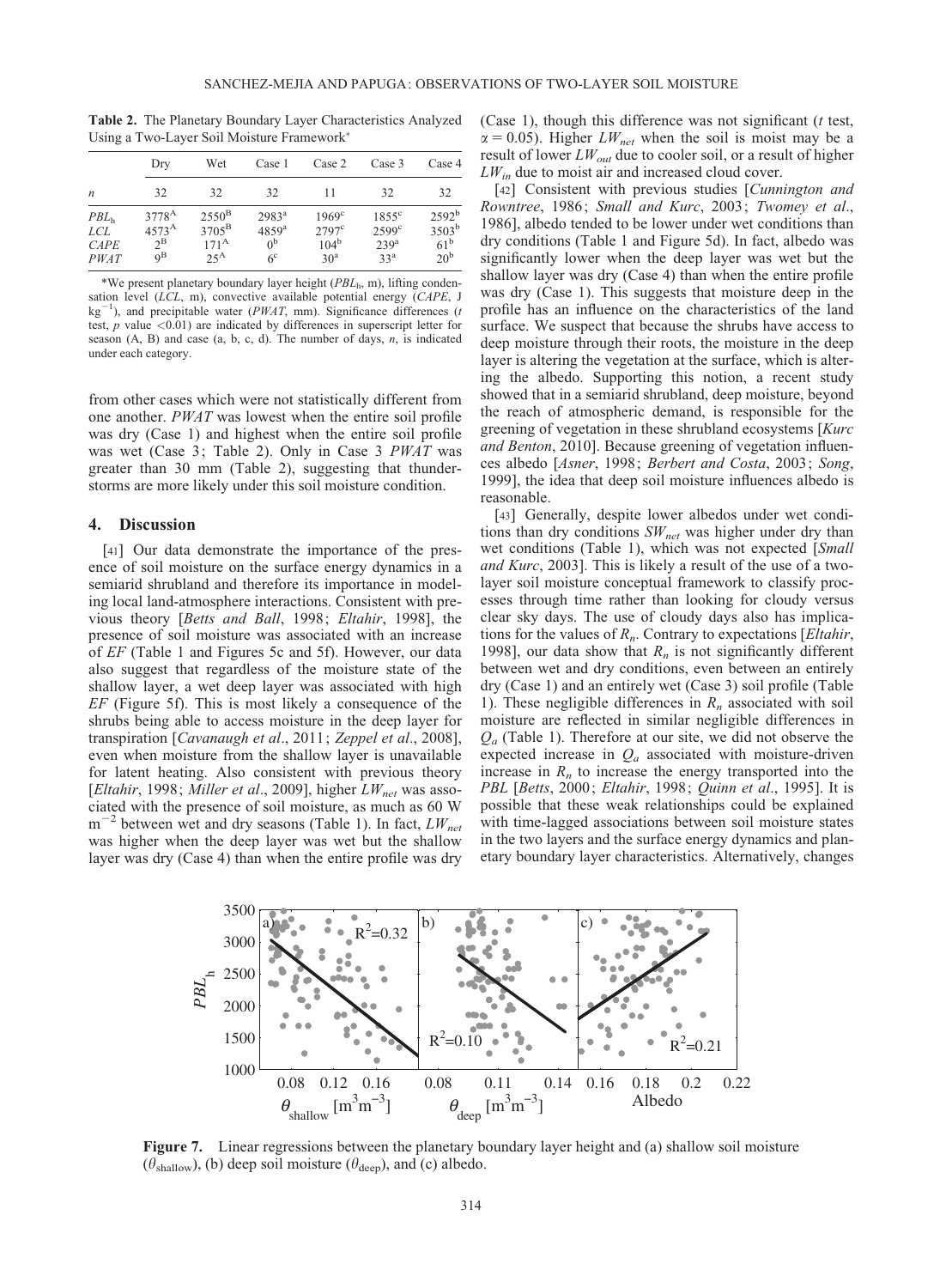in PBL characteristics observed under different moisture conditions (Table 2) may be driven by other processes that are influenced by soil moisture. For instance, increased albedo (presumably by drying the soil) is associated with increased  $PBL<sub>h</sub>$  (Figure 7c). Importantly, if moisture is present anywhere in the two layers, then PBL growth is significantly reduced. This has important implications for land-atmosphere feedbacks. Similarly, when the shallow layer is moist, the LCL is reduced considerably compared when the deep layer is moist (Table 2). This condition likely increases the relative humidity near the surface, which impacts evapotranspiration and ultimately the potential feedbacks between soil moisture and precipitation.

[44] Because the two-layer conceptual framework is based on thresholds influenced by wetting from precipitation pulses [Sala and Lauenroth, 1985], our data also demonstrate the importance of storm size and the consequent temporal dynamics of the ''layering'' of soil moisture associated with storm size on the surface energy components and planetary boundary layer characteristics. To summarize, for each day within our study period, the shrubland falls into a case  $(1-4;$  Figures 8e and 8j) based on the moisture states of a shallow and a deep layer (Figure 3b). Generally, before precipitation events both soil layers are dry (Case 1). After small precipitation events, the shallow layer is wetted, but the deep layer remains dry (Case 2; Figures 8a and 8f), after a larger precipitation event the deep layer is wetted in addition to the shallow layer (Case 3; Figures 8e and 8j). However, Case 3 is more persistent following larger storms (Figures 8a and 8f). Following both large and small storms, the surface energy budget is modified by a decrease in albedo (Figures 8d and 8i), an increase in LH (Figures 8c and 8h), and a decrease in SH (Figures 8c and 8h). These changes correspond to a shrinking of the PBL after both small and large precipitation events (Figures 8b and 8g). Importantly, the persistence of soil moisture in the deep layer through Case 3 and Case 4 (Figures 8e and 8j) is closely linked to the height of the PBL (Figures 8b and 8g) and the components of the surface energy budget (Figures 8c and 8h). This suggests that larger storms may have a greater influence on land-atmosphere interactions than small storms and that this influence is linked to the presence of deep soil moisture.

[45] Land-atmosphere interactions research has been improved by using continuous measurements of atmospheric and hydrological properties [e.g., Baldocchi et al., 2001; Basara and Crawford, 2002]. We link the importance of deep soil moisture to surface energy fluxes by showing linear relationships between variability in soil moisture at 20–60 cm depths and variability of multiple atmospheric properties. Basara and Crawford [2002] show the strength of the relationships between soil moisture and SH, LH, and EF especially with depths between 20 and 60 cm rather than at the surface. The results from our study highlight the importance of deep soil moisture in the consideration of land-atmosphere interactions.

[46] Insights from our research reflect the importance of considering the site-specific role of soil moisture for both shallow and deep layers of the root zone in land-atmosphere interactions. Because the mechanism by which deep soil moisture influences surface energy fluxes and planetary boundary characteristics is likely through transpiration [Yaseef et al., 2010], understanding site-specific controls on feedbacks between vegetation and the hydrologic cycle is critically important for land-atmosphere research [Chahine, 1992; Dekker et al., 2007; Scheffer et al., 2005]. For instance, root density with depth is likely important in the determination of the depth at which soil moisture most strongly influences surface energy dynamics. At our shrubland site, roots are concentrated at depths >20 cm (Figure 2),



**Figure 8.** Summary showing two examples of (a, f) precipitation  $(PPT)$  events and how they are associated with (b, g) planetary boundary layer height  $(PBL<sub>h</sub>)$  based on sounding data (dots) and based on case averages (line),  $(c, h)$  surface energy components' sensible heat  $(SH)$  and latent heat  $(LH)$  heat, (d, i) albedo, and (e, j) case over time as the soil dries.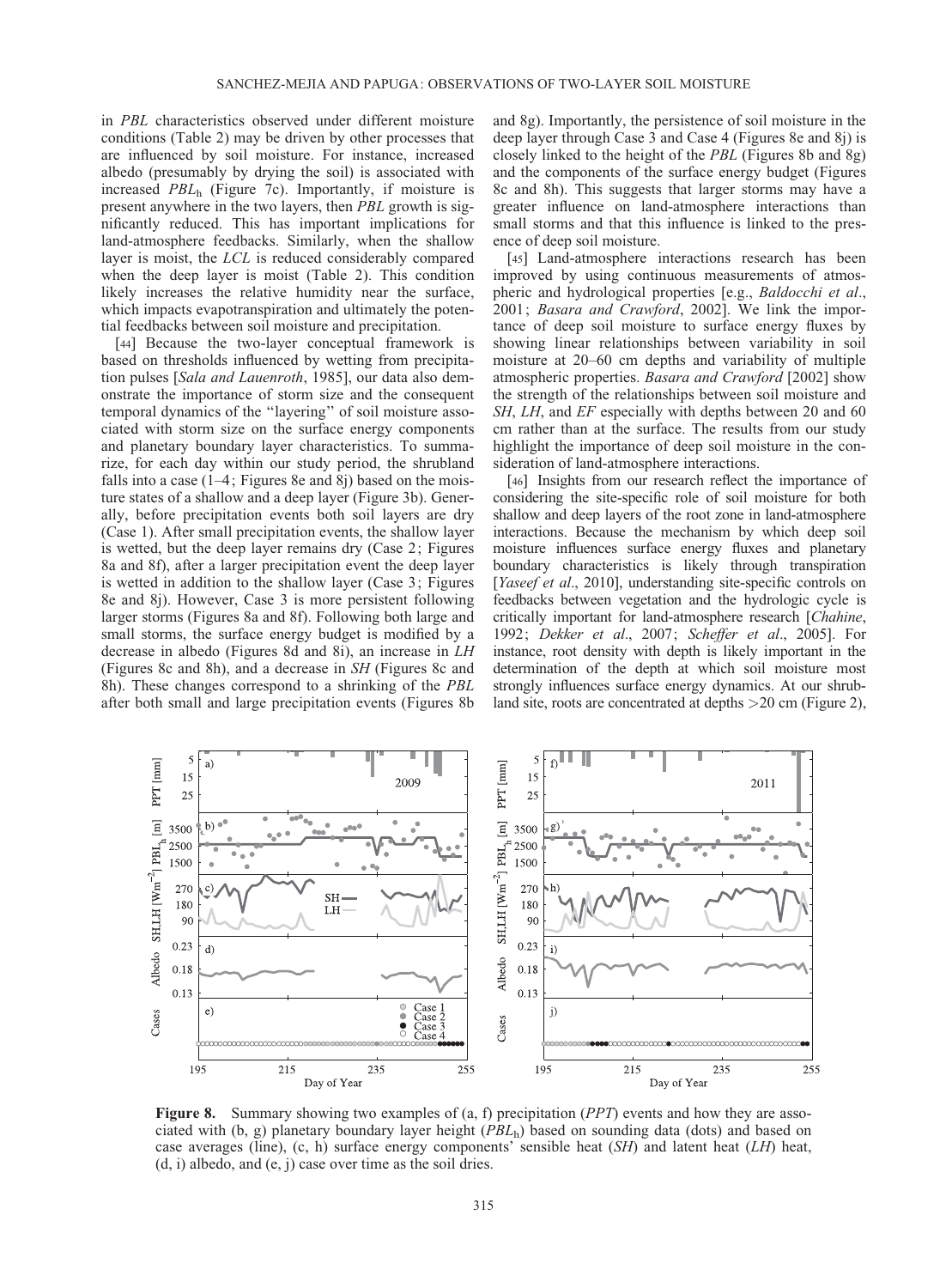and therefore, the strength of the relationship between moisture in the deep soil layer with radiation and surface energy components is reasonable. Furthermore, site-specific soil characteristics will also play a role in the layering of soil moisture and in the development of root density with depth [Gregory et al., 1987]. For instance, in desert ecosystems of the southwestern United States, a caliche layer, ''bedrock,'' or a argilic horizon may inhibit root growth and soil moisture movement beyond depths of 40–60 cm [Hennessy et al., 1983].

[47] Additional sources of uncertainty must be considered in the interpretation of the surface energy dynamics. For instance, the temporal distribution of the cases is subject to variability in solar zenith angle throughout the year. Differences in solar zenith angle is likely to have a confounding effect on the albedo values for each case [*Wang et al.*, 2005] as cases tended to be associated with particular times of year, e.g., Case 3 can occur during the monsoon season and in the presence of winter rains. Additionally, our two-layer framework does not discern between cloudy or clear sky days, which may add uncertainty to our findings. Clouds influence the incoming shortwave radiation and other surface energy components. While variations in albedo are not necessarily driven by cloud cover at local scales [Small and Kurc, 2003], at regional scales this may be an important source of uncertainty because cloud cover is not necessarily homogeneous [van Leeuwen and Roujean, 2002].

[48] Observational studies of land-atmosphere interactions are especially important (1) to better understand interactions and feedbacks and (2) for calibrating and validating land surface model (LSM) schemes. In this study, we focus on using these observations to quantify the influence of both shallow and deep soil moisture on the surface energy budget and PBL characteristics to contribute to the improvement of LSMs. We acknowledge that our study was limited to one study site and did not fully identify causality in the relationship between soil moisture and the surface energy budget and *PBL* characteristics. Despite these limitations, our study highlights the importance of these relationships in landatmosphere interactions and suggests that more observational studies, at different temporal and spatial scales, are needed to further contribute to improving LSMs [Santanello and Friedl, 2003; Santanello et al., 2009, 2011].

[49] **Acknowledgments.** This research was supported in part by the University of Arizona College of Agriculture and Life Sciences (CALS), the Arizona University System Technology and Research Initiative Fund (TRIF), the University of Arizona Office of the Vice President for Research (VPR), SAHRA (Sustainability of semi-Arid Hydrology and Riparian Areas) under the STC Program of the National Science Foundation (NSF), NSF CAREER award EAR-1255013, and a doctoral studies fellowship provided through Mexican National Council for Science and Technology (CONACYT).

#### References

- Asner, G. P. (1998), Biophysical and biochemical sources of variability in canopy reflectance, Remote Sens. Environ., 64(3), 234–253.
- Austin, A. T., L. Yahdjian, J. M. Stark, J. Belnap, A. Porporato, U. Norton, D. A. Ravetta, and S. M. Schaeffer (2004), Water pulses and biogeochemical cycles in arid and semiarid ecosystems, Oecologia, 141(2), 221–235.
- Baldocchi, D., et al. (2001), FLUXNET: A new tool to study the temporal and spatial variability of ecosystem-scale carbon dioxide, water vapor, and energy flux densities, Bull. Am. Meteorol. Soc., 82(11), 2415–2434.
- Basara, J., and K. Crawford (2002), Linear relationships between root-zone soil moisture and atmospheric processes in the planetary boundary layer, J. Geophys. Res., 107(D15), 4274, doi:[10.1029/2001JD000633](info:doi/10.1029/2001JD000633).
- Berbert, M. L. C., and M. H. Costa (2003), Climate change after tropical deforestation: Seasonal variability of surface albedo and its effects on precipitation change, J. Clim., 16(12), 2099–2104.
- Betts, A. K. (2000), Idealized model for equilibrium boundary layer over land, J. Hydrometeorol., 1(6), 507–523.
- Betts, A. K., and J. H. Ball (1998), FIFE surface climate and site-average dataset 1987–89, J. Atmos. Sci., 55(7), 1091–1108.
- Betts, A., J. Ball, A. Beljaars, M. Miller, and P. Viterbo (1996), The land surface-atmosphere interaction: A review based on observational and global modeling perspectives, Journal of Geophysical Research-Atmospheres, 101(D3), 7209–7225.
- Blanken, P. D., T. A. Black, H. H. Neumann, G. Den Hartog, P. C. Yang, Z. Nesic, R. Staebler, W. Chen, and M. D. Novak (1998), Turbulent flux measurements above and below the overstory of a boreal aspen forest, Boundary Layer Meteorol., 89(1), 109–140.
- Brubaker, K. L., and D. Entekhabi (1996), Analysis of feedback mechanisms in land-atmosphere interaction, Water Resour. Res., 32(5), 1343– 1357, doi:[10.1029/96WR00005.](info:doi/10.1029/96WR00005)
- Cavanaugh, M., S. Kurc, and R. Scott (2011), Evapotranspiration partitioning in semiarid shrubland ecosystems: A two-site evaluation of soil moisture control on transpiration, Ecohydrology, 4(5), 671–681.
- Chahine, M. T. (1992), The hydrological cycle and its influence on climate, Nature, 359(6394), 373–380.
- Charney, J. G. (1975), Dynamics of deserts and drought in the Sahel, Q. J. R. Meteorol. Soc., 101(428), 193–202.
- Colby, F. P. (1984), Convective inhibition as a predictor of convection during AVE-SESAME-II., Mon. Weather Rev., 112(11), 2239–2252.
- Cunnington, W. M., and P. R. Rowntree (1986), Simulations of the Saharan atmosphere—Dependence on moisture and albedo, Q. J. R. Meteorol. Soc., 112(474), 971–999.
- D'Odorico, P., A. Bhattachan, K. F. Davis, S. Ravi, and C. W. Runyan (2013), Global desertification: Drivers and feedbacks, Adv. Water Resour., 51, 326–344.
- Dekker, S. C., M. Rietkerk, and M. F. P. Bierkens (2007), Coupling microscale vegetation-soil water and macroscale vegetationprecipitation feedbacks in semiarid ecosystems, Global Change Biol., 13(3), 671–678.
- Domingo, F., L. Villagarcia, A. J. Brenner, and J. Puigdefabregas (1999), Evapotranspiration model for semi-arid shrub-lands tested against data from SE Spain, Agric. For. Meteorol., 95(2), 67-84.
- Dominguez, F., P. Kumar, and E. R. Vivoni (2008), Precipitation recycling variability and ecoclimatological stability—A study using NARR data. Part II: North American monsoon region, J. Clim., 21(20), 5187-5203.
- Ek, M., and A. Holtslag (2004), Influence of soil moisture on boundary layer cloud development, J. Hydrometeorol., 5(1), 86–99.
- Eltahir, E. A. B. (1998), A soil moisture rainfall feedback mechanism: 1. Theory and observations, Water Resour. Res., 34(4), 765-776, doi: [10.1029/97WR03499.](info:doi/10.1029/97WR03499)
- Eltahir, E. A. B., and R. L. Bras (1996), Precipitation recycling, Rev. Geophys., 34(3), 367–378, doi:[10.1029/96RG01927](info:doi/10.1029/96RG01927).
- Findell, K. L., and E. A. B. Eltahir (1997), An analysis of the soil moisturerainfall feedback, based on direct observations from Illinois, Water Resour. Res., 33(4), 725–735, doi:[10.1029/96WR03756](info:doi/10.1029/96WR03756).
- Gash, J. H. C., and C. A. Nobre (1997), Climatic effects of Amazonian deforestation: Some results from ABRACOS, Bull. Am. Meteorol. Soc., 78(5), 823–830.
- Gregory, P., J. Lake, and D. Rose (1987), Root Development and Function, 213 pp., Cambridge Univ. Press, New York, N. Y.
- Hennessy, J. T., R. P. Gibbens, J. M. Tromble, and M. Cardenas (1983), Water properties of caliche, J. Range Manage., 36(6), 723–726.
- Huxman, T. E., K. A. Snyder, D. Tissue, A. J. Leffler, K. Ogle, W. T. Pockman, D. R. Sandquist, D. L. Potts, and S. Schwinning (2004), Precipitation pulses and carbon fluxes in semiarid and arid ecosystems, Oecologia, 141(2), 254–268.
- Kimball, B. A., R. D. Jackson, R. J. Reginato, F. S. Nakayama, and S. B. Idso (1976), Comparison of field-measured and calculated soil-heat fluxes, Soil Sci. Soc. Am. J., 40(1), 18–25.
- Kirkpatrick, C., E. W. McCaul, and C. Cohen (2011), Sensitivities of simulated convective storms to environmental CAPE, Mon. Weather Rev., 139(11), 3514–3532.
- Koster, R. D., M. J. Suarez, R. W. Higgins, and H. M. Van den Dool (2003), Observational evidence that soil moisture variations affect